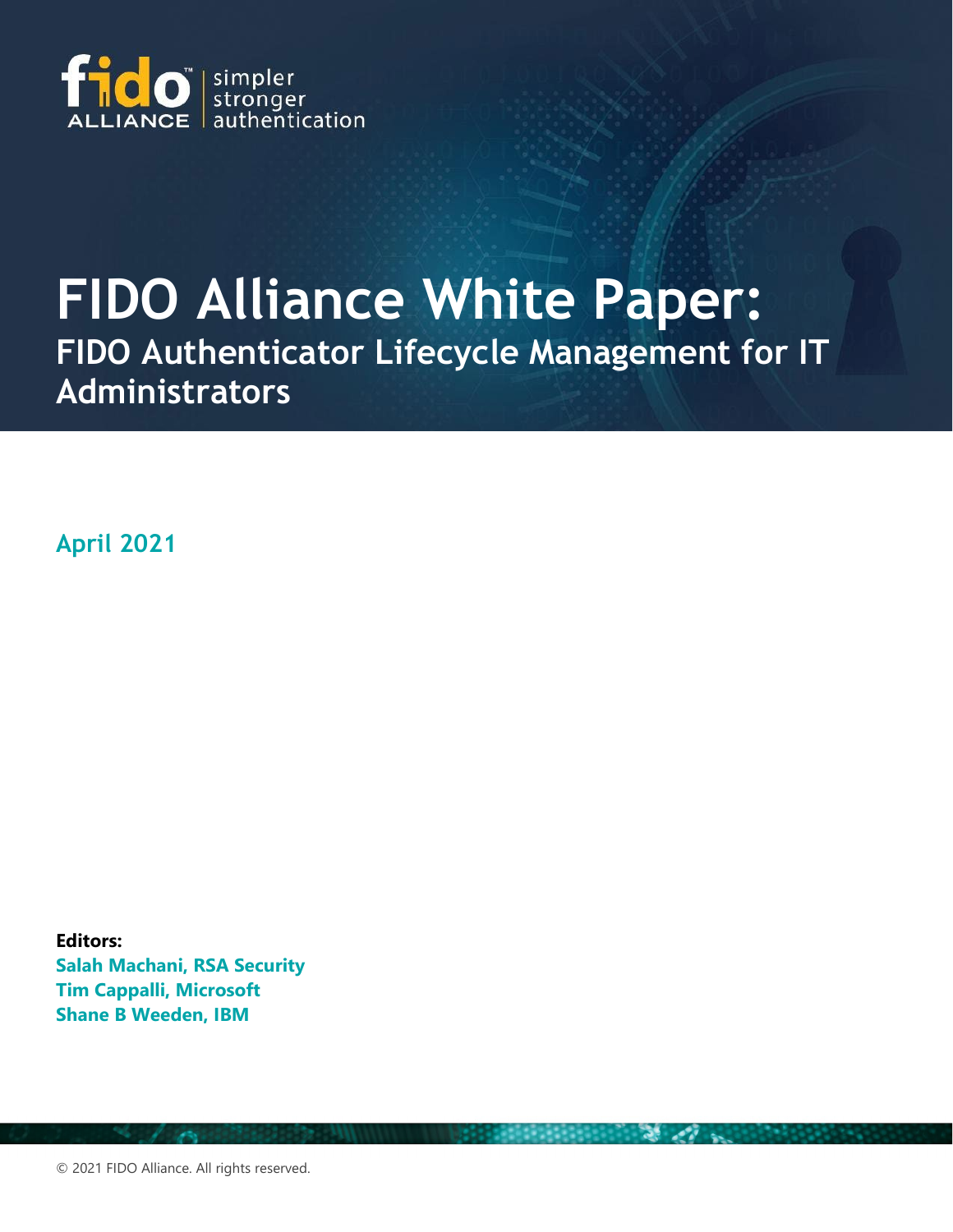

## **Abstract**

Secure access to online applications and services has evolved into a framework reliant on devices, public-key cryptography, and biometrics to replace the shared secrets of aging passwords. Since 2013, the FIDO Alliance has developed open and scalable advancements to eliminate phishing and other security attacks. To introduce these improvements and to educate employees throughout corporate management and IT security, the FIDO Alliance has established a series of best practices and how-to white papers that align the Alliance's goals with the responsibilities and titles of technology professionals. This work is dedicated to eliminating passwords and securing the simple act of logging on within the enterprise.

## **Audience**

This white paper targets IT administrators and Enterprise Security Architects considering deploying FIDO Authenticators across their enterprises and defining lifecycle management policies.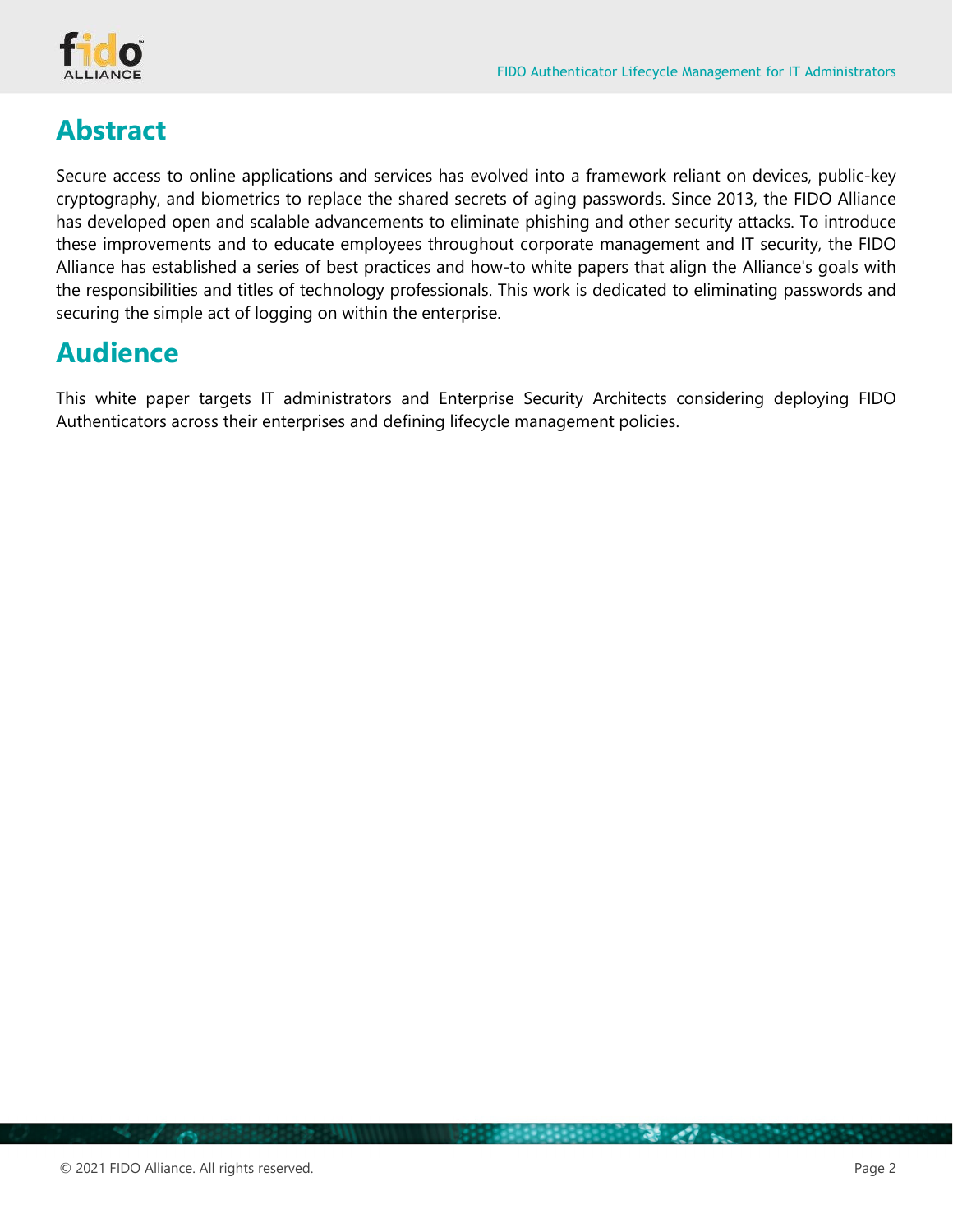

# **Contents**

医阴囊内脏出血管 人名英西德英国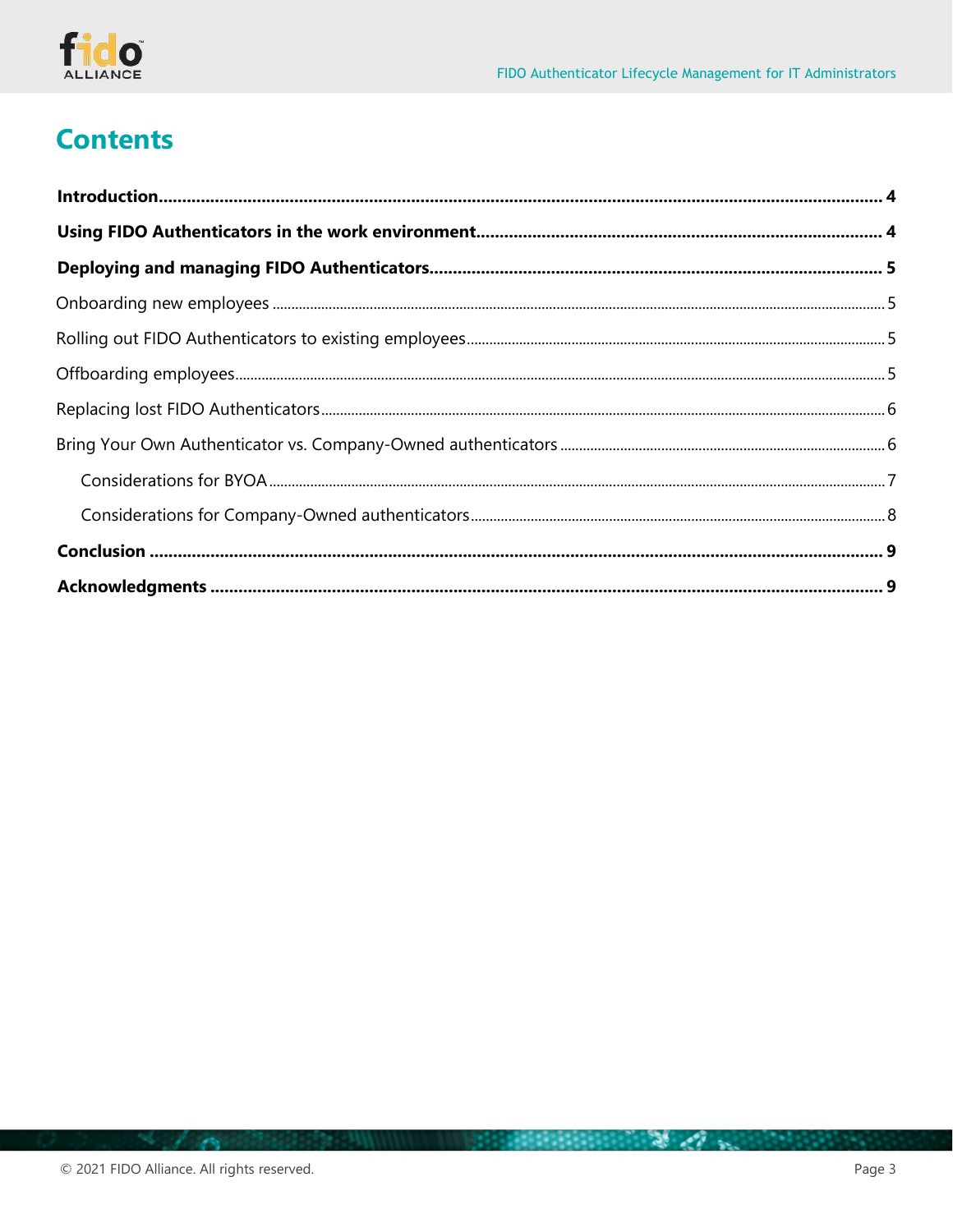

## <span id="page-3-0"></span>**Introduction**

The FIDO Alliance recognizes that company security policies are unique and dictated by company demands and industry. In this white paper, we provide an overview of the different types of authenticators and guidance on managing them in the enterprise. We intend to guide companies to align their authenticator lifecycle management policies with their security policies and risk tolerance.

For clarity, an authenticator is a physical or software element in possession of the end user that supports operations to securely create credentials and generate assertions. A credential is a public/private key pair generated by an authenticator. The private key is never shared outside the authenticator's secure operational boundary. During credential registration, the credential ID and public key are shared with the Relying Party (RP) for which they have been created. This document covers the lifecycle management of authenticators. For more details on the lifecycle management of FIDO credentials, please refer to the Managing FIDO Credential Lifecycle [for Enterprises white paper.](https://media.fidoalliance.org/wp-content/uploads/Enterprise_Adoption_Best_Practices_Lifecycle_FIDO_Alliance.pdf) 

## <span id="page-3-1"></span>**Using FIDO Authenticators in the work environment**

FIDO Authenticators are used in the enterprise to address many authentication use cases, including desktop login, web single sign-on (SSO), and mobile app sign-in. They can be used in two-factor authentication (2FA) and passwordless authentication ceremonies. Authenticators come in different form factors and types, including platform authenticators and cross-platform roaming authenticators. The forthcoming "Choosing FIDO Authenticators for the Enterprise Use Cases" white paper describes in more detail the different FIDO use cases in the enterprise and the recommended authenticator type for each use case.

This paper will cover the following authenticator deployment scenarios:

- Scenario 1: the enterprise allows for the use of platform authenticators only
- Scenario 2: the enterprise allows for the use of roaming authenticators only
- Scenario 3: the enterprise allows for the use of a mix of platform and roaming authenticators

The lifecycle management of authenticators differs in each scenario. When planning for FIDO rollout, enterprises must examine and understand each deployment scenario's benefits and pitfalls.

In Scenario 1, the authenticator is bound to the user's device. Upgrading and replacing the device will result in the loss of the ability to use existing FIDO credentials. Credentials cannot be transferred from one authenticator to another authenticator. Users will have to register new credentials using the new platform-bound authenticator.

In Scenario 2, the lifetime of the authenticator is independent of the device. The user may replace an authenticator, use a secondary/backup authenticator, and register new credentials using a new authenticator without upgrading the device and vice versa. The likelihood of losing or misplacing the authenticator in this scenario is higher than in Scenario 1. The user may be required to register two or more authenticators for recovery scenarios.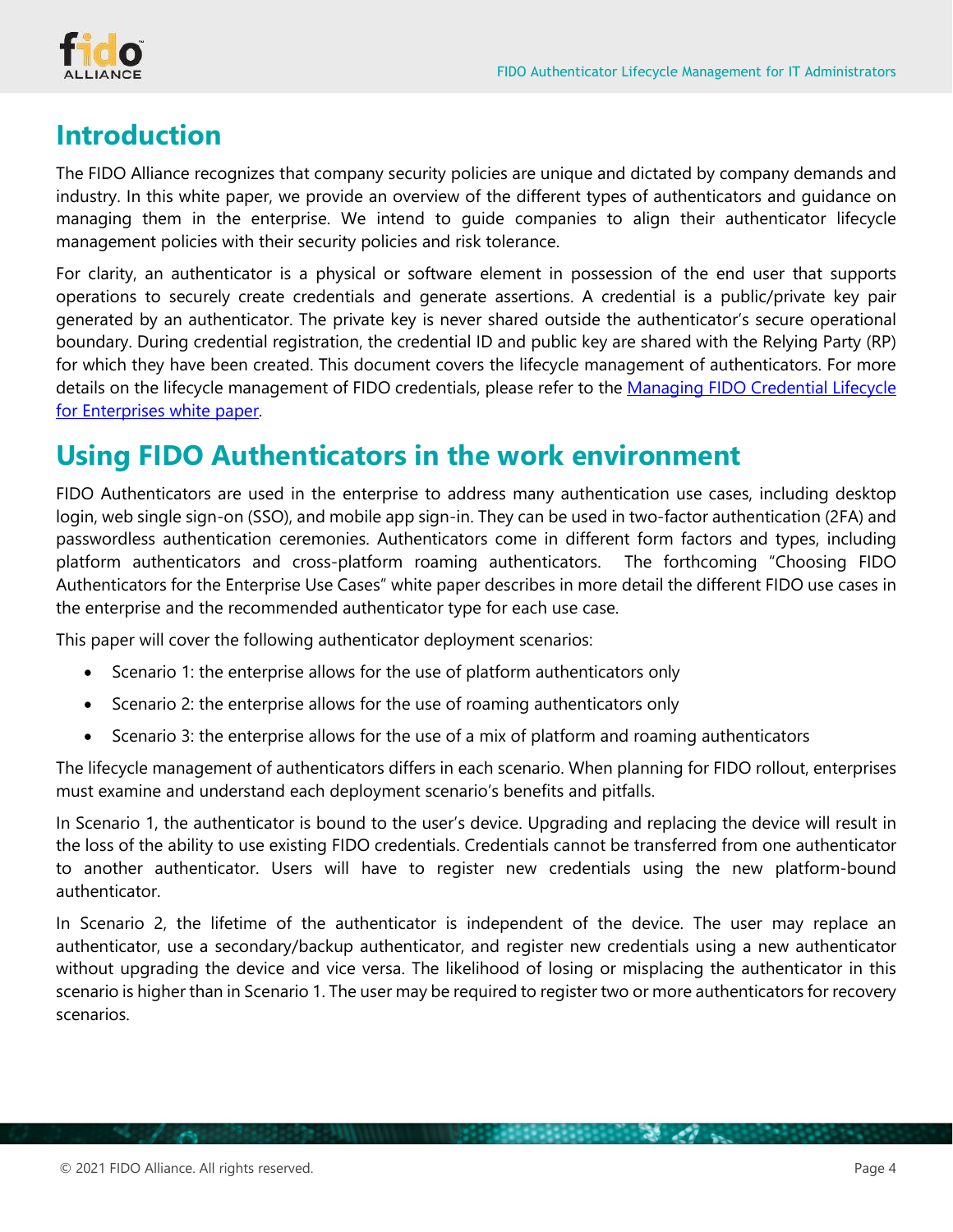

In Scenario 3, the enterprise has the benefits and the pitfalls of both Scenarios 1 and 2. Some users may use platform authenticators, some may use roaming authenticators, and some may use both depending on their function and the use case. When both types of authenticators are allowed, the user can bootstrap a FIDO credential in one authenticator type using the second authenticator type (typically, a roaming authenticator is used to bootstrap and enroll FIDO credentials in the platform authenticator).

# <span id="page-4-0"></span>**Deploying and managing FIDO Authenticators**

#### <span id="page-4-1"></span>**Onboarding new employees**

Enterprises may adopt different authenticator registration and identity binding models when onboarding new employees.

- Delegated: a trusted authority such as an IT administrator, an HR representative, a payroll clerk, or the employee's manager issues a FIDO Authenticator to the new employee and registers a FIDO credential on behalf of the employee that is limited in scope. For example, the user can only use the credential to log in to the desktop machine or a self-service registration portal. The trusted authority may set a temporary PIN for user verification and request the user to change the PIN on first-time use<sup>[1](#page-4-4)</sup>. Once the authenticator is handed or shipped to the user, the user uses it to complete the self-service registration processes and anchor them to an internal identity process.
- Self-Service: the new employee visits a self-service registration portal and registers a new authenticator. The FIDO Authenticator may be employee-owned or company-owned, handed or shipped to the employee during the onboarding process. In this model, the employee undergoes a remote identity proofing process at registration time or uses a temporary registration code or password to prove ownership of their enterprise identity.

#### <span id="page-4-2"></span>**Rolling out FIDO Authenticators to existing employees**

When rolling out FIDO Authentication, employees may leverage their existing authenticators as trust anchors for FIDO registration. Depending on the enterprise's risk tolerance, existing authenticators may include other types of authenticators of equivalent or lower assurance levels. Examples of other authenticators include smart cards, one-time password (OTP) tokens, and Out-of-Band (OOB) mobile authenticators. To preserve the authentication assurance level provided by FIDO Authentication, we recommend authenticating users at the highest assurance level possible when registering new FIDO credentials for an account. The employee visits a self-service registration portal, signs in using a valid multi-factor authenticator, and then registers a FIDO credential using their authenticator.

#### <span id="page-4-3"></span>**Offboarding employees**

When an employee leaves a company, the IT administrator must ensure that their FIDO credentials are revoked to prevent any intentional or accidental access to the employee account and company assets. The company policy may require offboarded employees to return their authenticators. Such a policy is generally applicable to platform FIDO Authenticators on company-owned devices and company-owned roaming authenticators. IT may choose to reset returned authenticators and assign them to other users.

<span id="page-4-4"></span><sup>&</sup>lt;sup>1</sup> Enforcing PIN replacement is possible with CTAP 2.1.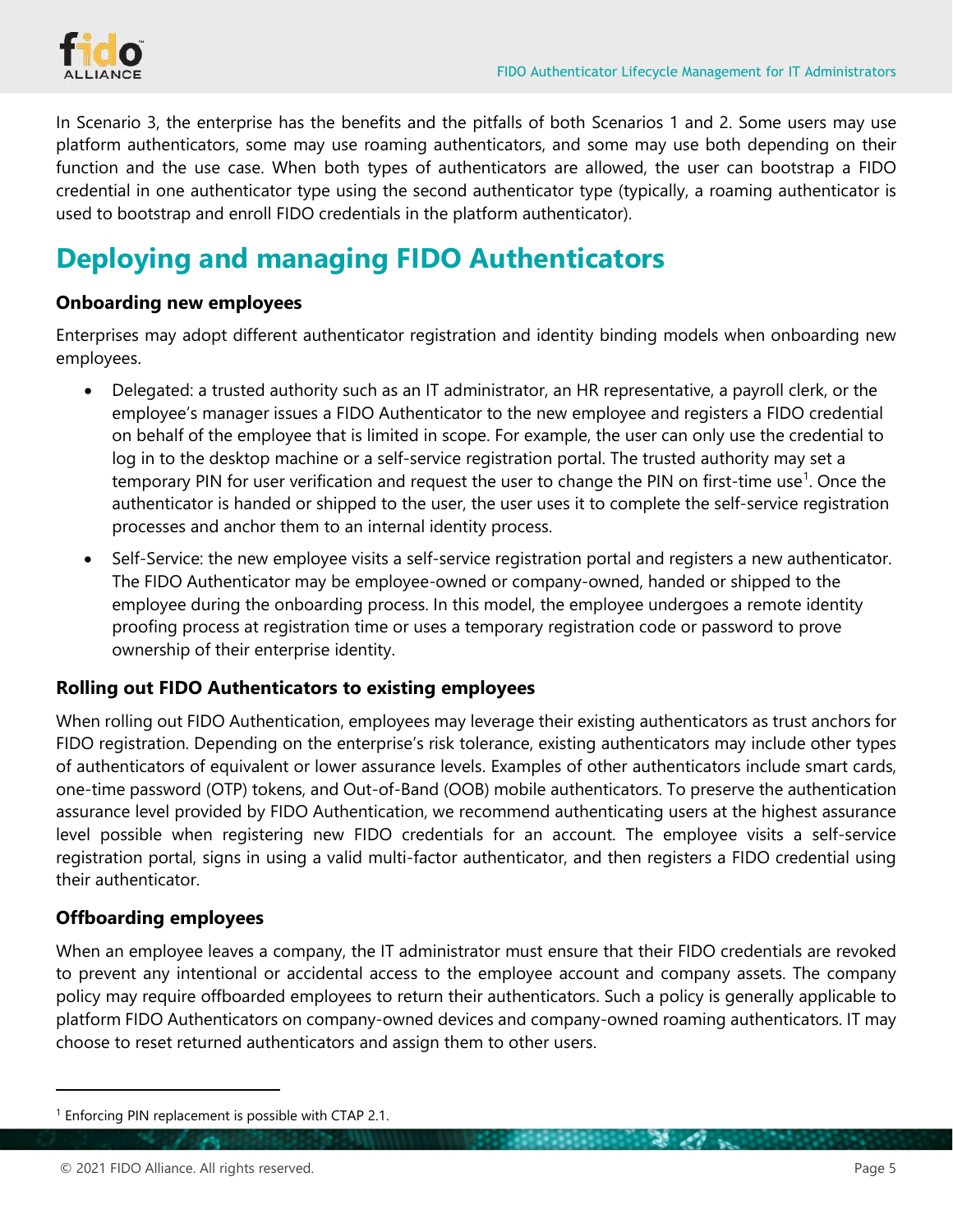

#### <span id="page-5-0"></span>**Replacing lost FIDO Authenticators**

The Alliance recommends parties relying on FIDO, including enterprises, to require multiple FIDO Authenticators per user to prevent account lockout situations when an authenticator is lost. Similarly, enterprises may require users to register and bind non-FIDO multi-factor authenticators to their accounts in addition to FIDO Authenticators and use them as a fallback<sup>[2](#page-5-2)</sup> when a FIDO Authenticator is lost. However, registering multiple authenticators per user may not be desired for cost, server limitations, or security policy reasons. Enterprises must have processes and alternative user verification methods in place to recover access to accounts and replace lost authenticators when a backup authenticator is not available. These processes should align with the enterprise risk management strategy, the authentication use cases, and the desired user experience. Enterprises can choose from multiple methods, including:

- The help desk revokes<sup>[3](#page-5-3)</sup> credentials that are bound to the lost authenticator and orders a new authenticator for the employee for self-registration using a registration code or a remote identity proofing method.
- Similarly, a manager vets the employee's identity and assists the employee in the recovery/authenticator replacement process.
- The employee undergoes a remote identity proofing orchestration process that may include multiple verification steps such as government ID verification, mobile ID verification, remote biometrics verification, etc., and self-registers a replacement authenticator.
- The employee authenticates to a trusted identity provider, possibly using FIDO Authentication, before registering and binding a replacement FIDO Authenticator to their enterprise identity.
- The employee leverages another multi-factor cryptographic authenticator. The employee uses an alternative non-FIDO strong authentication technique if available. They can then self-service the revocation of existing credentials associated with the lost authenticator, and the subsequent registration of new credentials.

#### <span id="page-5-1"></span>**Bring Your Own Authenticator vs. Company-Owned authenticators**

The FIDO Alliance recognizes that company security policies are unique and dictated by the demands of the company and the industry. The intent here is to provide guidance that can be consumed by organizations in a manner that is aligned with the company's existing security policies and risk tolerance.

<span id="page-5-2"></span><sup>&</sup>lt;sup>2</sup> This is generally considered a less-secure approach primarily because most alternative-to-FIDO approaches do not offer the same phishing-resistant capabilities supported by FIDO.

<span id="page-5-3"></span><sup>&</sup>lt;sup>3</sup> To facilitate revocation of credentials, the enterprise RP may track additional data to identify the lost authenticator that created the credential. Such data includes registration nickname, last use time, attestation data, credential creation time, etc.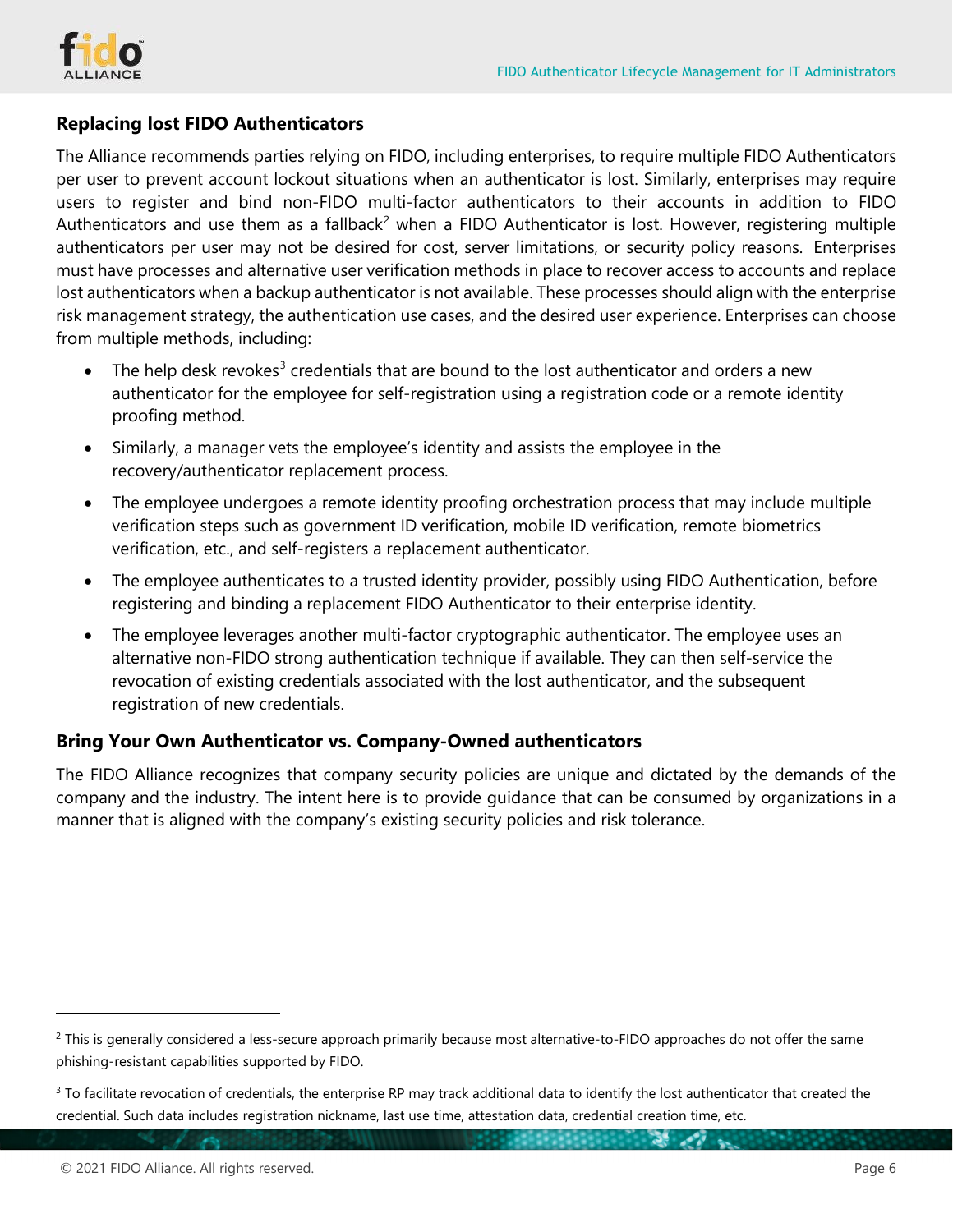

We can leverage some of the terms that are often used when talking about Bring Your Own Device (BYOD) scenarios. When hardware authenticators are provided by the organization, we can classify them into two buckets: Company Owned, Business Only (COBO), and Company Owned, Personally Enabled (COPE). As the names may suggest, a COBO authenticator is intended for work/school accounts only, while a COPE authenticator can also be used for personal accounts. However, there is no standardized mechanism to prevent a COBO authenticator from being used for personal accounts. Enterprises are recommended to treat COBO and COPE authenticators the same way. FIDO Authenticators present an opportunity for users to help improve their personal digital security posture throughout their entire digital life.

#### <span id="page-6-0"></span>**Considerations for BYOA**

Bring Your Own (BYO) deployment models have become popular over the past decade as they allow users to leverage the devices and platforms they prefer to use. BYO can result in hardware cost savings but may result in increased support costs if a well-designed BYO support model is not already in place. While FIDO certification ensures interoperability of authenticators, clients, and RPs, the initial configuration of authenticators may vary across vendors. Upcoming features that enable credential management and biometric enrollment may ease some of these concerns by providing a common interface, but as with any new features, it will take some time for them to become widely available.

There are three major scenarios for BYOA:

- 1. Users are required to provide their own authenticator(s) and will be eligible for help desk support.
- 2. Users can use their own authenticator(s) and will be eligible for help desk support.
- 3. Users can use their own authenticator(s) but will not be eligible for help desk support.

Scenario 1 saves on hardware costs but may increase support costs. Note that in some locales, employees cannot be required to use personal devices without compensation for hardware and/or time so this scenario may not be applicable based on local laws and/or social norms.

Scenario 2 provides a good balance for users and may save some hardware costs, but support costs will likely be higher as both company-provided and BYO authenticators will need to be supported by the help desk.

Scenario 3 is essentially the "we're not going to block it" scenario. Savvy users that are leveraging their FIDO Authenticators in their personal life can continue to do so at work but will not be entitled to help desk support for their authenticator.

Realistically, all deployments will require some availability of company-provided authenticators as there will always be users who are not willing to purchase or use a personal device. There is also the case where a visitor needs organizational access and may not have an authenticator of their own. Contractors are a great example of this. Long-term contractors may need to be assigned a company-owned authenticator just like an employee.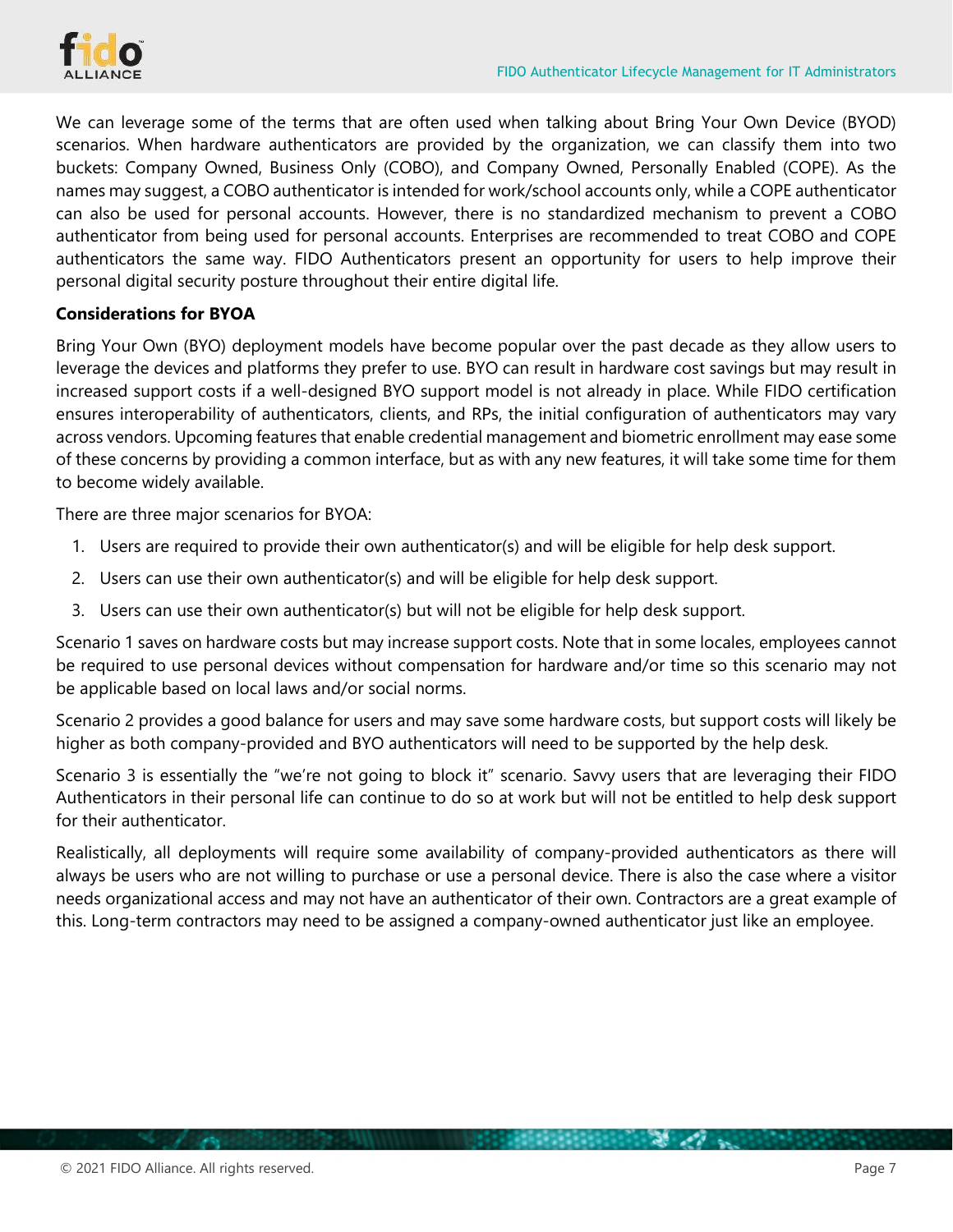

#### <span id="page-7-0"></span>**Considerations for Company-Owned authenticators**

Devices that are issued by an organization often carry a higher support guarantee for end users. By issuing the same hardware roaming authenticators to all users or allowing the user to pick from a supported set, frontline IT support staff may find it easier to assist users in the event of an issue. This common support model comes with a potentially large upfront monetary cost, with recurring expenses for new users and organizational growth. These costs can potentially be minimized by requiring users to return their authenticator(s) when their relationship with the organization changes, allowing authenticators to be reset and reused. A full factory reset of the authenticator before reassignment is critical to ensure all previous credentials and configurations are removed.

A cost-benefit analysis should be performed to determine if the shipping and handling costs for returning an authenticator are greater than the cost of purchasing new authenticators. In large global deployments, these costs may be prohibitive, making it cheaper to allow the user to keep the hardware authenticator.

For organizations that wish to associate a specific hardware roaming authenticator with a user, Enterprise Attestation (EA) can help. EA allows an authenticator's unique hardware identifier to be disclosed to an RP based on a client-side enterprise policy configuration, a configuration in the authenticator, or after explicit user consent. EA also enables a hardware authenticator manufacturer to create special authenticators for an organization that has an immutable list of RP ID burned into the hardware with a flag that allows the device identifier to be disclosed via EA. This enables a smart card-like experience where a login session is bound to an authenticator which is associated with a user.

When discussing mobile devices, devices are often lumped into company-owned and BYOD. The other important dimension is unmanaged vs. managed. Managed devices, regardless of ownership, often have additional capabilities for provisioning and deprovisioning, including the potential management of a FIDO Authenticator app.

Generally, company-owned authentication devices such as smart cards and OTP tokens are restricted to COBO. This restriction does not apply to company-owned FIDO Authenticators. FIDO2 Authenticators are not bound to a specific identity or identity provider. They can be used to generate and register credentials with any FIDO RP and bind them to any identity, providing a flexible experience for users.

As there is no standardized way to prevent an authenticator from being enrolled with another RP, users in both COBO and COPE deployments should be informed and educated about the potential risk of using a companyprovided authenticator with personal accounts. These risks include the potential loss of access to personal accounts that are protected solely with the company-owned authenticator.